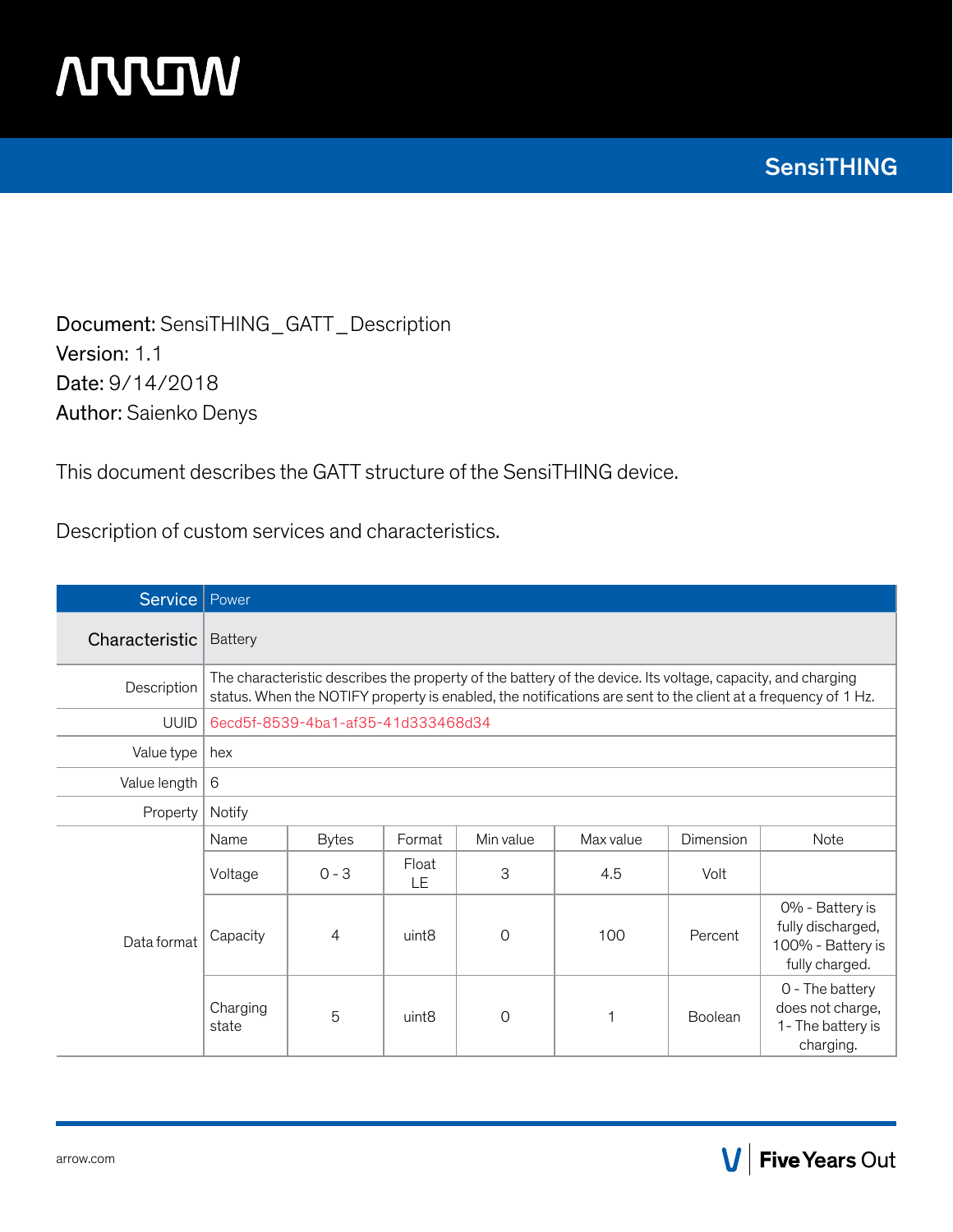| minimum and maximum temperature values. If the temperature goes |  |
|-----------------------------------------------------------------|--|
| eive a notification if they are allowed.                        |  |

# **NUUW**

|                | <b>Service</b>   Humidity Sensor                                                                                                                                   |              |                   |           |           |           |      |  |  |  |
|----------------|--------------------------------------------------------------------------------------------------------------------------------------------------------------------|--------------|-------------------|-----------|-----------|-----------|------|--|--|--|
| Characteristic | Humidity                                                                                                                                                           |              |                   |           |           |           |      |  |  |  |
| Description    | The characteristic provides a relative value of humidity. When the NOTIFY property is enabled, the notifications<br>are sent to the client at a frequency of 1 Hz. |              |                   |           |           |           |      |  |  |  |
| <b>UUID</b>    | 269b76f2-7351-4de9-8581-12ebe6abd9dd                                                                                                                               |              |                   |           |           |           |      |  |  |  |
| Value type     | hex                                                                                                                                                                |              |                   |           |           |           |      |  |  |  |
| Value length   |                                                                                                                                                                    |              |                   |           |           |           |      |  |  |  |
| Property       | Notify                                                                                                                                                             |              |                   |           |           |           |      |  |  |  |
|                | Name                                                                                                                                                               | <b>Bytes</b> | Format            | Min value | Max value | Dimension | Note |  |  |  |
| Data format    | Humidity                                                                                                                                                           | 0            | uint <sub>8</sub> | 0         | 100       | Percent   |      |  |  |  |

| <b>Service</b> | Thermometer                                                                                                                                                    |                                                                                                                                                 |                   |           |           |                    |                                                                                            |  |  |  |  |
|----------------|----------------------------------------------------------------------------------------------------------------------------------------------------------------|-------------------------------------------------------------------------------------------------------------------------------------------------|-------------------|-----------|-----------|--------------------|--------------------------------------------------------------------------------------------|--|--|--|--|
| Characteristic | Temperature Measurement                                                                                                                                        |                                                                                                                                                 |                   |           |           |                    |                                                                                            |  |  |  |  |
| Description    | The characteristic describes the current temperature. When the NOTIFY property is enabled, the notifications<br>are sent to the client at a frequency of 1 Hz. |                                                                                                                                                 |                   |           |           |                    |                                                                                            |  |  |  |  |
| <b>UUID</b>    | c334d7df-0ed5-4f9a-9f8e-e84f79954dbe                                                                                                                           |                                                                                                                                                 |                   |           |           |                    |                                                                                            |  |  |  |  |
| Value type     | hex                                                                                                                                                            |                                                                                                                                                 |                   |           |           |                    |                                                                                            |  |  |  |  |
| Value length   | $\overline{4}$                                                                                                                                                 |                                                                                                                                                 |                   |           |           |                    |                                                                                            |  |  |  |  |
| Property       | Notify                                                                                                                                                         |                                                                                                                                                 |                   |           |           |                    |                                                                                            |  |  |  |  |
|                | Name                                                                                                                                                           | <b>Bytes</b>                                                                                                                                    | Format            | Min value | Max value | Dimension          | Note                                                                                       |  |  |  |  |
| Data format    | Temperature                                                                                                                                                    | $0 - 3$                                                                                                                                         | Float<br>LE       | $-40$     | 150       | Degrees<br>Celsius |                                                                                            |  |  |  |  |
| Characteristic | Alert                                                                                                                                                          |                                                                                                                                                 |                   |           |           |                    |                                                                                            |  |  |  |  |
| Description    |                                                                                                                                                                | The characteristic indicates when the temperature is outside the specified limits. The notification is sent only<br>when the status is changed. |                   |           |           |                    |                                                                                            |  |  |  |  |
| <b>UUID</b>    | 7ebc88f9-1e5e-4805-87ad-e3b370dbe7e9                                                                                                                           |                                                                                                                                                 |                   |           |           |                    |                                                                                            |  |  |  |  |
| Value type     | hex                                                                                                                                                            |                                                                                                                                                 |                   |           |           |                    |                                                                                            |  |  |  |  |
| Value length   | $\mathbf{1}$                                                                                                                                                   |                                                                                                                                                 |                   |           |           |                    |                                                                                            |  |  |  |  |
| Property       | Indicate                                                                                                                                                       |                                                                                                                                                 |                   |           |           |                    |                                                                                            |  |  |  |  |
|                |                                                                                                                                                                |                                                                                                                                                 |                   |           |           |                    |                                                                                            |  |  |  |  |
|                | Name                                                                                                                                                           | <b>Bytes</b>                                                                                                                                    | Format            | Min value | Max value | Dimension          | Note                                                                                       |  |  |  |  |
| Data format    | Alert status                                                                                                                                                   | 0                                                                                                                                               | uint <sub>8</sub> | 0         | 1         | Boolean            | 0 - The temperature<br>is within the<br>specified limits,<br>$\frac{1}{2}$ The temperature |  |  |  |  |

1 - The temperature is above or below the specified limits.

| Characteristic | Alert Limits                                                                                                                                                                                 |                                      |                  |           |           |                    |      |  |  |  |  |
|----------------|----------------------------------------------------------------------------------------------------------------------------------------------------------------------------------------------|--------------------------------------|------------------|-----------|-----------|--------------------|------|--|--|--|--|
| Description    | The characteristic allows setting of the minimum and maximum temperature values. If the temperature goes<br>beyond these values, the client will receive a notification if they are allowed. |                                      |                  |           |           |                    |      |  |  |  |  |
| <b>UUID</b>    |                                                                                                                                                                                              | 91e13f5b-5657-43b8-b70a-5d12e222976b |                  |           |           |                    |      |  |  |  |  |
| Value type     | hex                                                                                                                                                                                          |                                      |                  |           |           |                    |      |  |  |  |  |
| Value length   | $\overline{2}$                                                                                                                                                                               |                                      |                  |           |           |                    |      |  |  |  |  |
| Property       | Write                                                                                                                                                                                        |                                      |                  |           |           |                    |      |  |  |  |  |
| Data format    | Name                                                                                                                                                                                         | <b>Bytes</b>                         | Format           | Min value | Max value | Dimension          | Note |  |  |  |  |
|                | Min limit                                                                                                                                                                                    | 0                                    | int <sub>8</sub> | $-40$     | 127       | Degrees<br>Celsius |      |  |  |  |  |
|                | Max limit                                                                                                                                                                                    |                                      | int <sub>8</sub> | -40       | 127       | Degrees<br>Celsius |      |  |  |  |  |

| <b>Service</b> | <b>Smoke Sensor</b>                                                                                                                                                                                                                                                                            |                                      |                   |           |           |                |                                         |  |  |  |  |
|----------------|------------------------------------------------------------------------------------------------------------------------------------------------------------------------------------------------------------------------------------------------------------------------------------------------|--------------------------------------|-------------------|-----------|-----------|----------------|-----------------------------------------|--|--|--|--|
| Characteristic |                                                                                                                                                                                                                                                                                                | Smoke Measurement                    |                   |           |           |                |                                         |  |  |  |  |
| Description    | The characteristic provides the value of the optical sensors of the smoke sensor. The data is measured in two<br>modes (Time Slot A / B). The ratio of these values indicates smoke. When the NOTIFY property is enabled,<br>the notifications are sent to the client at a frequency of 25 Hz. |                                      |                   |           |           |                |                                         |  |  |  |  |
| <b>UUID</b>    |                                                                                                                                                                                                                                                                                                | 8ef07f96-b69c-4acf-a27d-873fc0b611b0 |                   |           |           |                |                                         |  |  |  |  |
| Value type     | hex                                                                                                                                                                                                                                                                                            |                                      |                   |           |           |                |                                         |  |  |  |  |
| Value length   | 5                                                                                                                                                                                                                                                                                              |                                      |                   |           |           |                |                                         |  |  |  |  |
| Property       | Notify                                                                                                                                                                                                                                                                                         |                                      |                   |           |           |                |                                         |  |  |  |  |
| Data format    | Name                                                                                                                                                                                                                                                                                           | <b>Bytes</b>                         | Format            | Min value | Max value | Dimension      | <b>Note</b>                             |  |  |  |  |
|                | Time Slot A                                                                                                                                                                                                                                                                                    | $0 - 1$                              | uint 16 LE        | 0         | 65535     |                |                                         |  |  |  |  |
|                | Time Slot B                                                                                                                                                                                                                                                                                    | $2 - 3$                              | uint 16 LE        | $\Omega$  | 65535     |                |                                         |  |  |  |  |
|                | Presence of<br>smoke                                                                                                                                                                                                                                                                           | 4                                    | uint <sub>8</sub> | 0         |           | <b>Boolean</b> | 0 - No smoke<br>1 - Smoke is<br>present |  |  |  |  |